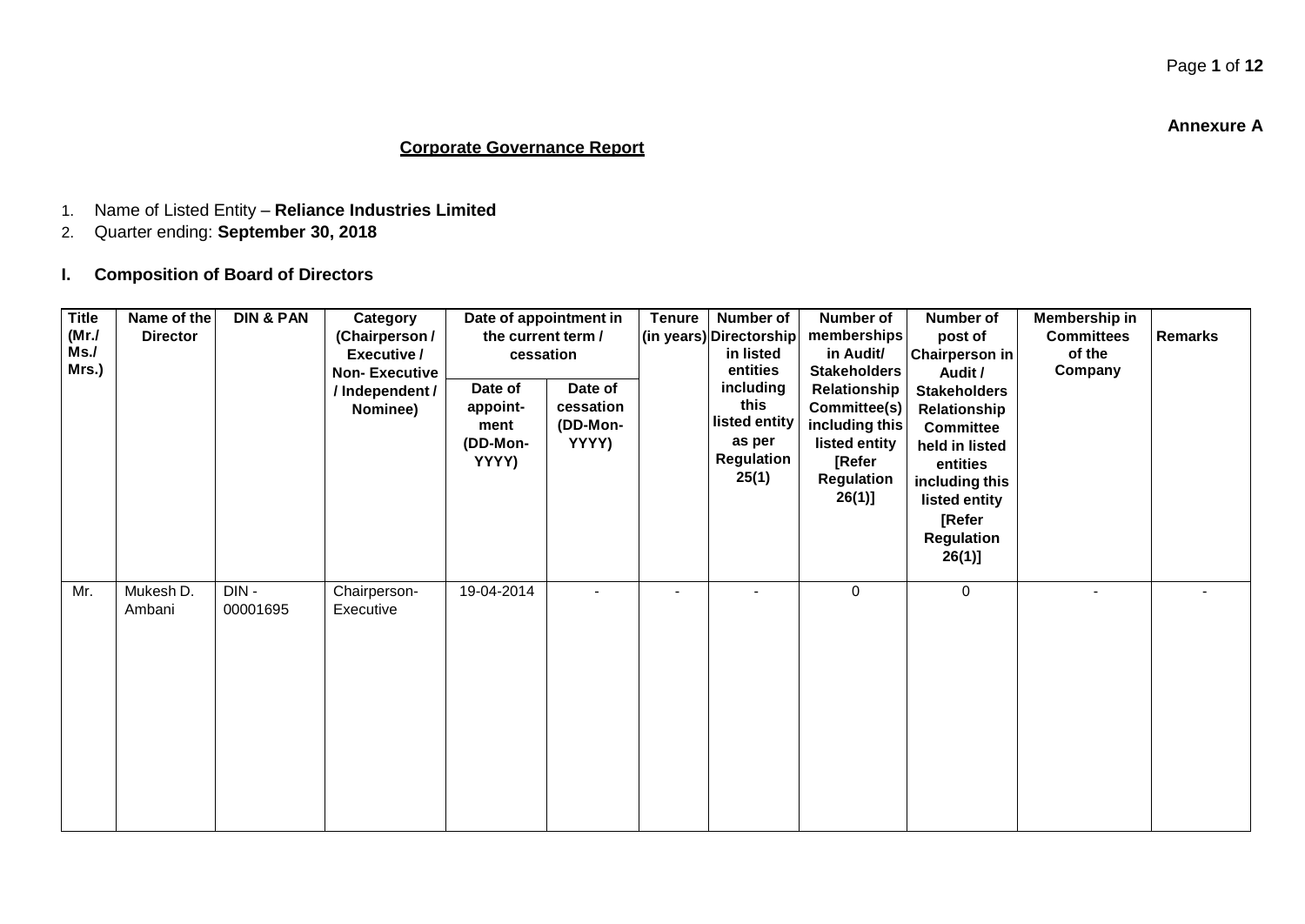| <b>Title</b><br>(MrJ)<br>Ms.<br>Mrs.) | Name of the<br><b>Director</b> | <b>DIN &amp; PAN</b> | Category<br>(Chairperson /<br>Executive /<br><b>Non-Executive</b><br>/ Independent /<br>Nominee) | Date of appointment in<br>the current term /<br>cessation<br>Date of<br>appoint-<br>ment<br>(DD-Mon-<br>YYYY) | Date of<br>cessation<br>(DD-Mon-<br>YYYY) | <b>Tenure</b> | Number of<br>(in years) Directorship<br>in listed<br>entities<br>including<br>this<br>listed entity<br>as per<br>Regulation<br>25(1) | Number of<br>memberships<br>in Audit/<br><b>Stakeholders</b><br>Relationship<br>Committee(s)<br>including this<br>listed entity<br>[Refer<br><b>Regulation</b><br>$26(1)$ ] | <b>Number of</b><br>post of<br><b>Chairperson in</b><br>Audit /<br><b>Stakeholders</b><br>Relationship<br><b>Committee</b><br>held in listed<br>entities<br>including this<br>listed entity<br>[Refer<br><b>Regulation</b><br>$26(1)$ ] | Membership in<br><b>Committees</b><br>of the<br>Company                             | <b>Remarks</b> |
|---------------------------------------|--------------------------------|----------------------|--------------------------------------------------------------------------------------------------|---------------------------------------------------------------------------------------------------------------|-------------------------------------------|---------------|--------------------------------------------------------------------------------------------------------------------------------------|-----------------------------------------------------------------------------------------------------------------------------------------------------------------------------|-----------------------------------------------------------------------------------------------------------------------------------------------------------------------------------------------------------------------------------------|-------------------------------------------------------------------------------------|----------------|
| Mr.                                   | Nikhil R.<br>Meswani           | $DIN -$<br>00001620  | Executive                                                                                        | 01-07-2018                                                                                                    |                                           |               |                                                                                                                                      | 2                                                                                                                                                                           | $\mathbf{1}$                                                                                                                                                                                                                            | 1. Stakeholders'<br>Relationship<br>Committee                                       |                |
| Mr.                                   | Hital R.<br>Meswani            | DIN-<br>00001623     | Executive                                                                                        | 04-08-2015                                                                                                    |                                           |               |                                                                                                                                      | $\mathbf{1}$                                                                                                                                                                | $\mathbf 0$                                                                                                                                                                                                                             | 1. Stakeholders'<br>Relationship<br>Committee<br>2. Risk<br>Management<br>Committee |                |
| Mr.                                   | <b>P.M.S.</b><br>Prasad        | $DIN -$<br>00012144  | Executive                                                                                        | 21-08-2014                                                                                                    | $\blacksquare$                            |               |                                                                                                                                      | $\overline{4}$                                                                                                                                                              | $\mathbf 0$                                                                                                                                                                                                                             | 1. Risk<br>Management<br>Committee                                                  |                |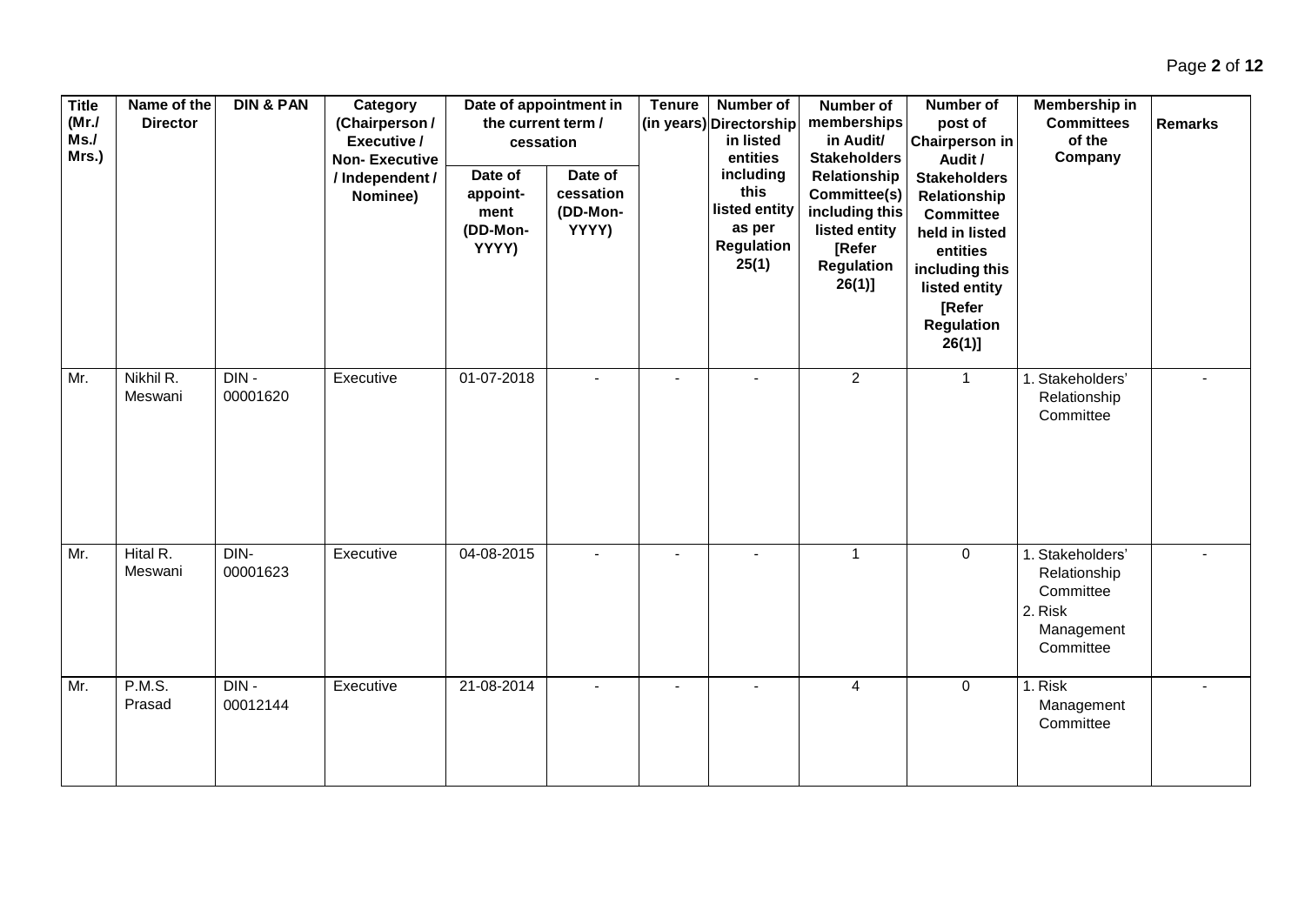| <b>Title</b><br>(MrJ)<br>Ms.<br>Mrs.) | Name of the<br><b>Director</b> | <b>DIN &amp; PAN</b> | Category<br>(Chairperson /<br>Executive /<br><b>Non-Executive</b><br>/ Independent /<br>Nominee) | the current term /<br>cessation<br>Date of<br>appoint-<br>ment<br>(DD-Mon-<br>YYYY) | Date of appointment in<br>Date of<br>cessation<br>(DD-Mon-<br>YYYY) | <b>Tenure</b> | Number of<br>(in years) Directorship<br>in listed<br>entities<br>including<br>this<br>listed entity<br>as per<br>Regulation<br>25(1) | Number of<br>memberships<br>in Audit/<br><b>Stakeholders</b><br>Relationship<br>Committee(s)<br>including this<br>listed entity<br>[Refer<br>Regulation<br>$26(1)$ ] | Number of<br>post of<br><b>Chairperson in</b><br>Audit /<br><b>Stakeholders</b><br>Relationship<br><b>Committee</b><br>held in listed<br>entities<br>including this<br>listed entity<br><b>[Refer</b><br><b>Regulation</b><br>$26(1)$ ] | Membership in<br><b>Committees</b><br>of the<br>Company | <b>Remarks</b>                                                                                                                                                  |
|---------------------------------------|--------------------------------|----------------------|--------------------------------------------------------------------------------------------------|-------------------------------------------------------------------------------------|---------------------------------------------------------------------|---------------|--------------------------------------------------------------------------------------------------------------------------------------|----------------------------------------------------------------------------------------------------------------------------------------------------------------------|-----------------------------------------------------------------------------------------------------------------------------------------------------------------------------------------------------------------------------------------|---------------------------------------------------------|-----------------------------------------------------------------------------------------------------------------------------------------------------------------|
| Mr.                                   | Pawan<br><b>Kumar Kapil</b>    | $DIN -$<br>02460200  | Executive                                                                                        | 16-05-2018                                                                          |                                                                     |               |                                                                                                                                      | $\mathbf 0$                                                                                                                                                          | 0                                                                                                                                                                                                                                       |                                                         |                                                                                                                                                                 |
| Mr.                                   | Mansingh L<br><b>Bhakta</b>    | $DIN -$<br>00001963  | Non-executive-<br>Independent                                                                    | 21-07-2017                                                                          |                                                                     | 5 years       | $\mathbf{1}$                                                                                                                         | $\mathbf 0$                                                                                                                                                          | $\pmb{0}$                                                                                                                                                                                                                               |                                                         | Re-appointed<br>at the Fortieth<br>Annual<br>General<br>Meeting (Post<br>- IPO) for a<br>period of 5<br>(five)<br>consecutive<br>years, w.e.f.<br>July 21, 2017 |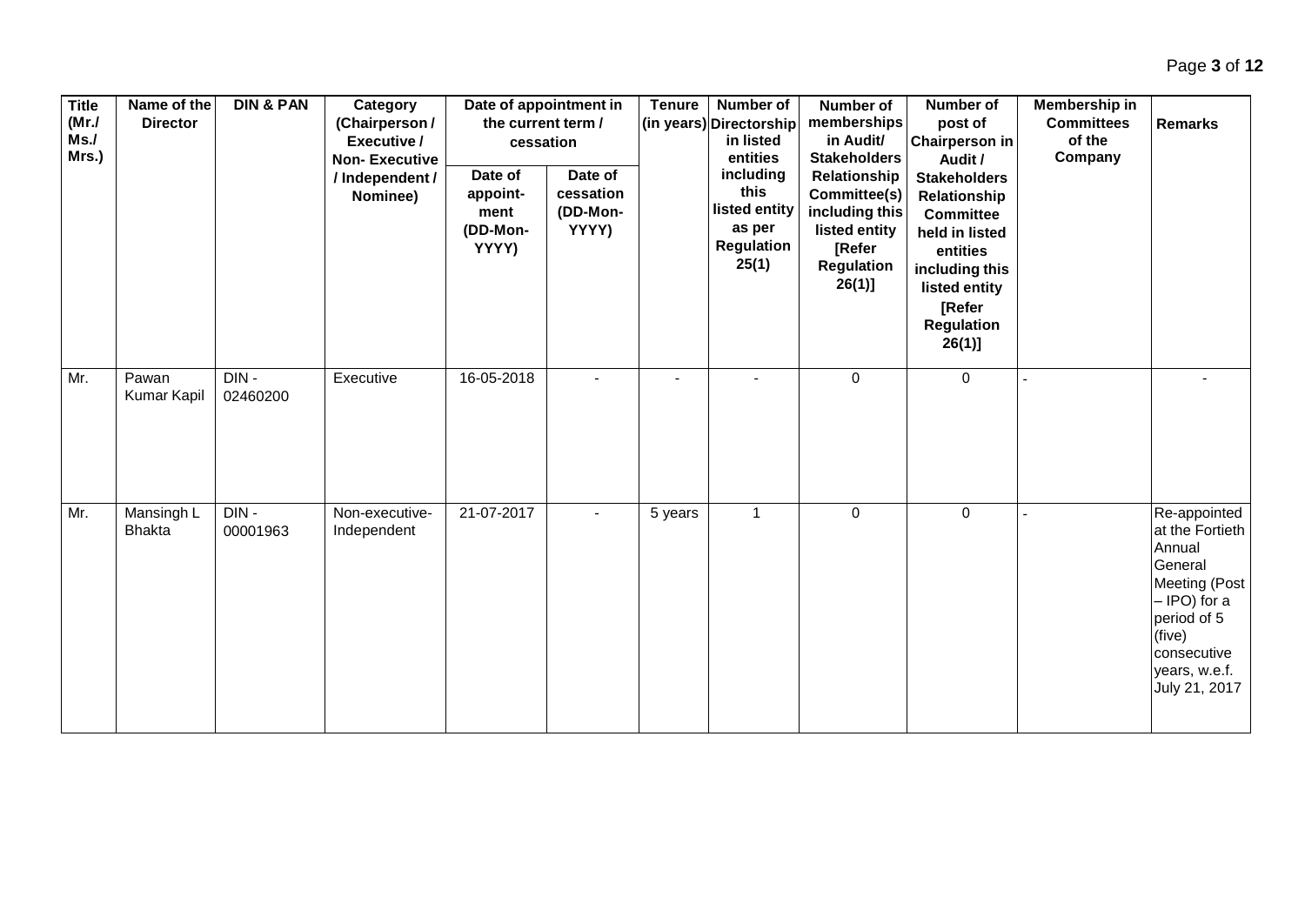| <b>Title</b><br>(MrJ)<br>Ms.<br>Mrs.) | Name of the<br><b>Director</b> | <b>DIN &amp; PAN</b> | Category<br>(Chairperson /<br>Executive /<br><b>Non-Executive</b><br>/ Independent /<br>Nominee) | the current term /<br>Date of<br>appoint-<br>ment<br>(DD-Mon-<br>YYYY) | Date of appointment in<br>cessation<br>Date of<br>cessation<br>(DD-Mon-<br>YYYY) | <b>Tenure</b> | Number of<br>(in years) Directorship<br>in listed<br>entities<br>including<br>this<br>listed entity<br>as per<br><b>Regulation</b><br>25(1) | Number of<br>memberships<br>in Audit/<br><b>Stakeholders</b><br>Relationship<br>Committee(s)<br>including this<br>listed entity<br>[Refer<br><b>Regulation</b><br>$26(1)$ ] | Number of<br>post of<br><b>Chairperson in</b><br>Audit /<br><b>Stakeholders</b><br>Relationship<br><b>Committee</b><br>held in listed<br>entities<br>including this<br>listed entity<br>[Refer<br><b>Regulation</b><br>$26(1)$ ] | Membership in<br><b>Committees</b><br>of the<br>Company                                                                              | <b>Remarks</b>                                                                                                                                                      |
|---------------------------------------|--------------------------------|----------------------|--------------------------------------------------------------------------------------------------|------------------------------------------------------------------------|----------------------------------------------------------------------------------|---------------|---------------------------------------------------------------------------------------------------------------------------------------------|-----------------------------------------------------------------------------------------------------------------------------------------------------------------------------|----------------------------------------------------------------------------------------------------------------------------------------------------------------------------------------------------------------------------------|--------------------------------------------------------------------------------------------------------------------------------------|---------------------------------------------------------------------------------------------------------------------------------------------------------------------|
| Mr.                                   | Yogendra P.<br>Trivedi         | DIN-<br>00001879     | Non-executive-<br>Independent                                                                    | 21-07-2017                                                             |                                                                                  | 5 years       | $\overline{4}$                                                                                                                              | 4                                                                                                                                                                           | $\overline{2}$                                                                                                                                                                                                                   | 1. Audit Committee   Re-appointed<br>2. Stakeholders'<br>Relationship<br>Committee<br>3. Nomination and<br>Remuneration<br>Committee | at the Fortieth<br>Annual<br>General<br><b>Meeting (Post</b><br>- IPO) for a<br>period of 5<br>(five)<br>consecutive<br>years, w.e.f.<br>July 21, 2017              |
| Mr.                                   | Ashok Misra                    | DIN-<br>00006051     | Non-executive-<br>Independent                                                                    | 21-07-2017                                                             |                                                                                  | 5 years       | 3                                                                                                                                           | $\mathbf{3}$                                                                                                                                                                | $\pmb{0}$                                                                                                                                                                                                                        | 1. Stakeholders'<br>Relationship<br>Committee                                                                                        | Re-appointed<br>at the Fortieth<br>Annual<br>General<br>Meeting<br>$(Post - IPO)$<br>for a period of<br>$5$ (five)<br>consecutive<br>years, w.e.f.<br>July 21, 2017 |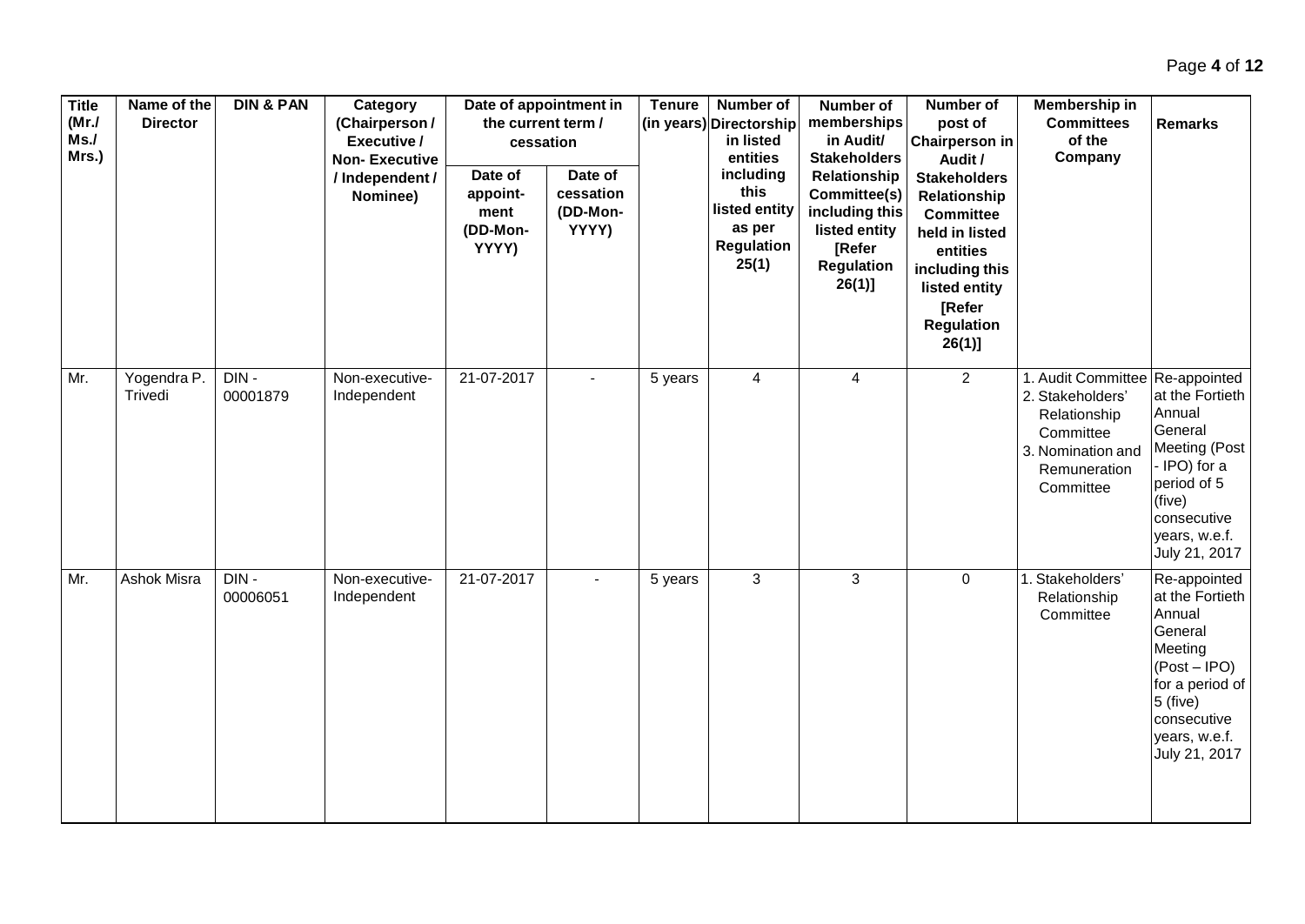|     | <b>Title</b><br>Name of the<br>(MrJ)<br><b>Director</b><br>Ms.<br>Mrs.) |                  |                     | <b>DIN &amp; PAN</b><br>Category<br>(Chairperson /<br>Executive /<br><b>Non-Executive</b><br>/ Independent /<br>Nominee) | Date of appointment in<br>the current term /<br>cessation<br>Date of<br>Date of |                                | <b>Tenure</b><br>Number of<br>(in years) Directorship<br>in listed<br>entities<br>including |                                                        | Number of<br>memberships<br>in Audit/<br><b>Stakeholders</b><br>Relationship                | Number of<br>post of<br><b>Chairperson in</b><br>Audit /<br><b>Stakeholders</b>                                                               | Membership in<br><b>Committees</b><br>of the<br>Company | <b>Remarks</b>                                                                                                                                      |
|-----|-------------------------------------------------------------------------|------------------|---------------------|--------------------------------------------------------------------------------------------------------------------------|---------------------------------------------------------------------------------|--------------------------------|---------------------------------------------------------------------------------------------|--------------------------------------------------------|---------------------------------------------------------------------------------------------|-----------------------------------------------------------------------------------------------------------------------------------------------|---------------------------------------------------------|-----------------------------------------------------------------------------------------------------------------------------------------------------|
| Mr. |                                                                         |                  |                     |                                                                                                                          | appoint-<br>ment<br>(DD-Mon-<br>YYYY)                                           | cessation<br>(DD-Mon-<br>YYYY) |                                                                                             | this<br>listed entity<br>as per<br>Regulation<br>25(1) | Committee(s)<br>including this<br>listed entity<br>[Refer<br><b>Regulation</b><br>$26(1)$ ] | Relationship<br><b>Committee</b><br>held in listed<br>entities<br>including this<br>listed entity<br>[Refer<br><b>Regulation</b><br>$26(1)$ ] |                                                         | Re-appointed                                                                                                                                        |
|     |                                                                         | Dipak C.<br>Jain | $DIN -$<br>00228513 | Non-executive-<br>Independent                                                                                            | 21-07-2017                                                                      |                                | 5 years                                                                                     | $\overline{2}$                                         | $\overline{2}$                                                                              | $\mathbf 0$                                                                                                                                   |                                                         | at the Fortieth<br>Annual<br>General<br>Meeting<br>$(Post - IPO)$<br>for a period of<br>$5$ (five)<br>consecutive<br>years, w.e.f.<br>July 21, 2017 |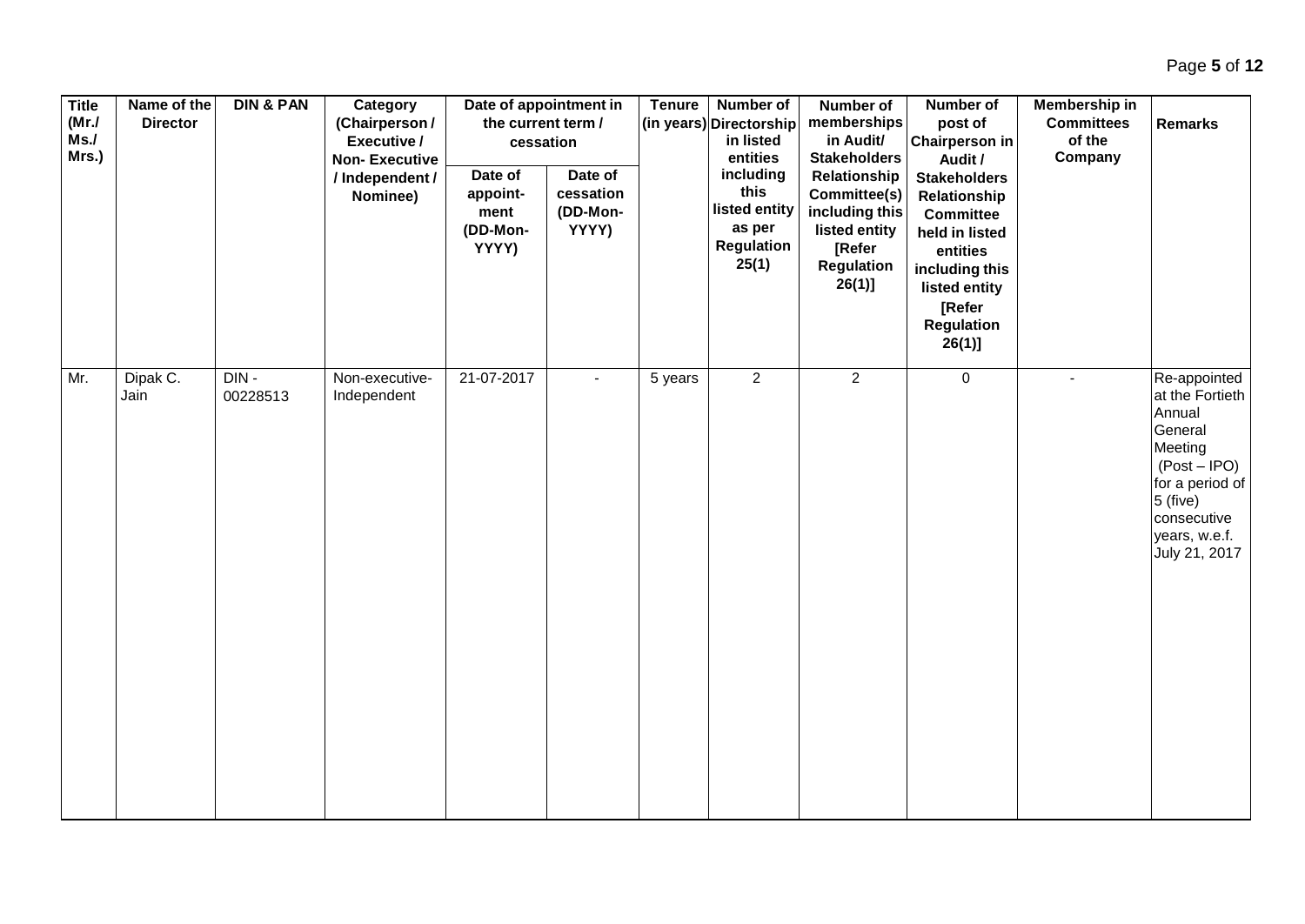| <b>Title</b><br>(Mr./<br>Ms.<br>Mrs.) | Name of the<br><b>Director</b> | <b>DIN &amp; PAN</b>   | Category<br>(Chairperson /<br>Executive /<br><b>Non-Executive</b><br>/ Independent /<br>Nominee) | Date of appointment in<br>the current term /<br>cessation<br>Date of<br>appoint-<br>ment<br>(DD-Mon-<br>YYYY) | Date of<br>cessation<br>(DD-Mon-<br>YYYY) | <b>Tenure</b> | Number of<br>(in years) Directorship<br>in listed<br>entities<br>including<br>this<br>listed entity<br>as per<br><b>Regulation</b><br>25(1) | Number of<br>memberships<br>in Audit/<br><b>Stakeholders</b><br>Relationship<br>Committee(s)<br>including this<br>listed entity<br>[Refer<br><b>Regulation</b><br>$26(1)$ ] | Number of<br>post of<br><b>Chairperson in</b><br>Audit /<br><b>Stakeholders</b><br>Relationship<br><b>Committee</b><br>held in listed<br>entities<br>including this<br>listed entity<br>[Refer<br><b>Regulation</b><br>$26(1)$ ] | Membership in<br><b>Committees</b><br>of the<br>Company                        | <b>Remarks</b>                                                                                                                                        |
|---------------------------------------|--------------------------------|------------------------|--------------------------------------------------------------------------------------------------|---------------------------------------------------------------------------------------------------------------|-------------------------------------------|---------------|---------------------------------------------------------------------------------------------------------------------------------------------|-----------------------------------------------------------------------------------------------------------------------------------------------------------------------------|----------------------------------------------------------------------------------------------------------------------------------------------------------------------------------------------------------------------------------|--------------------------------------------------------------------------------|-------------------------------------------------------------------------------------------------------------------------------------------------------|
| Mr.                                   | Raghunath<br>A. Mashelkar      | <b>DIN</b><br>00074119 | Non-executive-<br>Independent                                                                    | 21-07-2017                                                                                                    |                                           | 5 years       | 4                                                                                                                                           | $\overline{2}$                                                                                                                                                              | 0                                                                                                                                                                                                                                | 1. Audit<br>Committee<br>2. Nomination and Annual<br>Remuneration<br>Committee | Re-appointed<br>at the Fortieth<br>General<br>Meeting (Post<br>- IPO) for a<br>period of 5<br>(five)<br>consecutive<br>years, w.e.f.<br>July 21, 2017 |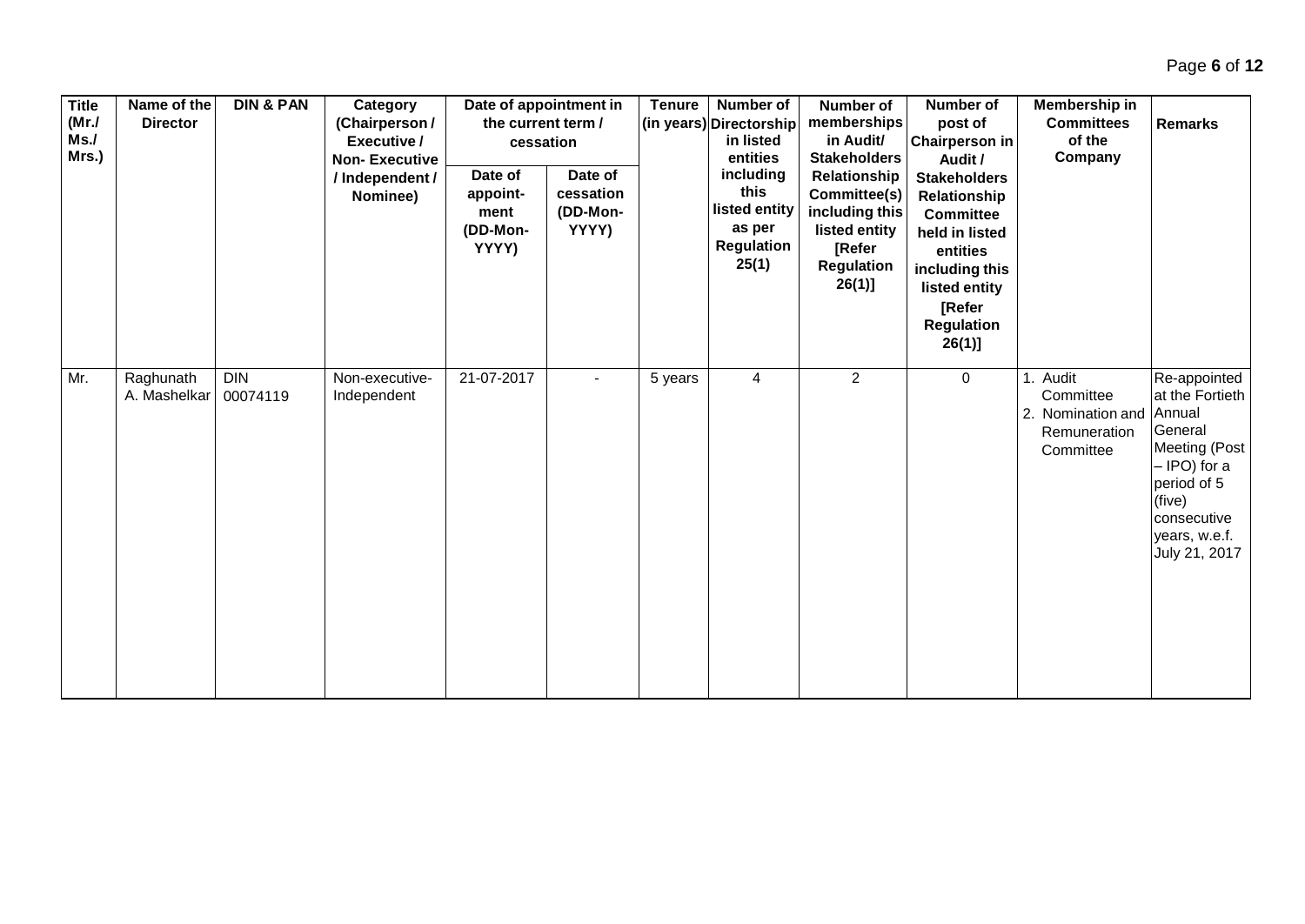| <b>Title</b><br>(MrJ)<br>Ms.<br>Mrs.) | Name of the<br><b>Director</b> | <b>DIN &amp; PAN</b> | Category<br>(Chairperson /<br>Executive /<br><b>Non-Executive</b><br>/ Independent /<br>Nominee) | Date of appointment in<br>the current term /<br>cessation<br>Date of<br>appoint-<br>ment<br>(DD-Mon-<br>YYYY) | Date of<br>cessation<br>(DD-Mon-<br>YYYY) | <b>Tenure</b> | Number of<br>(in years) Directorship<br>in listed<br>entities<br>including<br>this<br>listed entity<br>as per<br><b>Regulation</b><br>25(1) | Number of<br>memberships<br>in Audit/<br><b>Stakeholders</b><br>Relationship<br>Committee(s)<br>including this<br>listed entity<br>[Refer<br><b>Regulation</b><br>$26(1)$ ] | Number of<br>post of<br><b>Chairperson in</b><br>Audit /<br><b>Stakeholders</b><br>Relationship<br><b>Committee</b><br>held in listed<br>entities<br>including this<br>listed entity<br>[Refer<br><b>Regulation</b><br>$26(1)$ ] | <b>Membership in</b><br><b>Committees</b><br>of the<br>Company                                                       | <b>Remarks</b>                                                                 |
|---------------------------------------|--------------------------------|----------------------|--------------------------------------------------------------------------------------------------|---------------------------------------------------------------------------------------------------------------|-------------------------------------------|---------------|---------------------------------------------------------------------------------------------------------------------------------------------|-----------------------------------------------------------------------------------------------------------------------------------------------------------------------------|----------------------------------------------------------------------------------------------------------------------------------------------------------------------------------------------------------------------------------|----------------------------------------------------------------------------------------------------------------------|--------------------------------------------------------------------------------|
| Mr.                                   | Adil<br>Zainulbhai             | $DIN -$<br>06646490  | Non-executive-<br>Independent                                                                    | 18-06-2014                                                                                                    |                                           | 5 years       | $6\phantom{a}$                                                                                                                              | $\,6\,$                                                                                                                                                                     | $5\overline{)}$                                                                                                                                                                                                                  | 1. Audit Committee Appointed<br>2. Risk<br>Management<br>Committee<br>3. Nomination and<br>Remuneration<br>Committee | for a period<br>of 5<br>consecutive<br>years for a<br>term up to<br>31-03-2019 |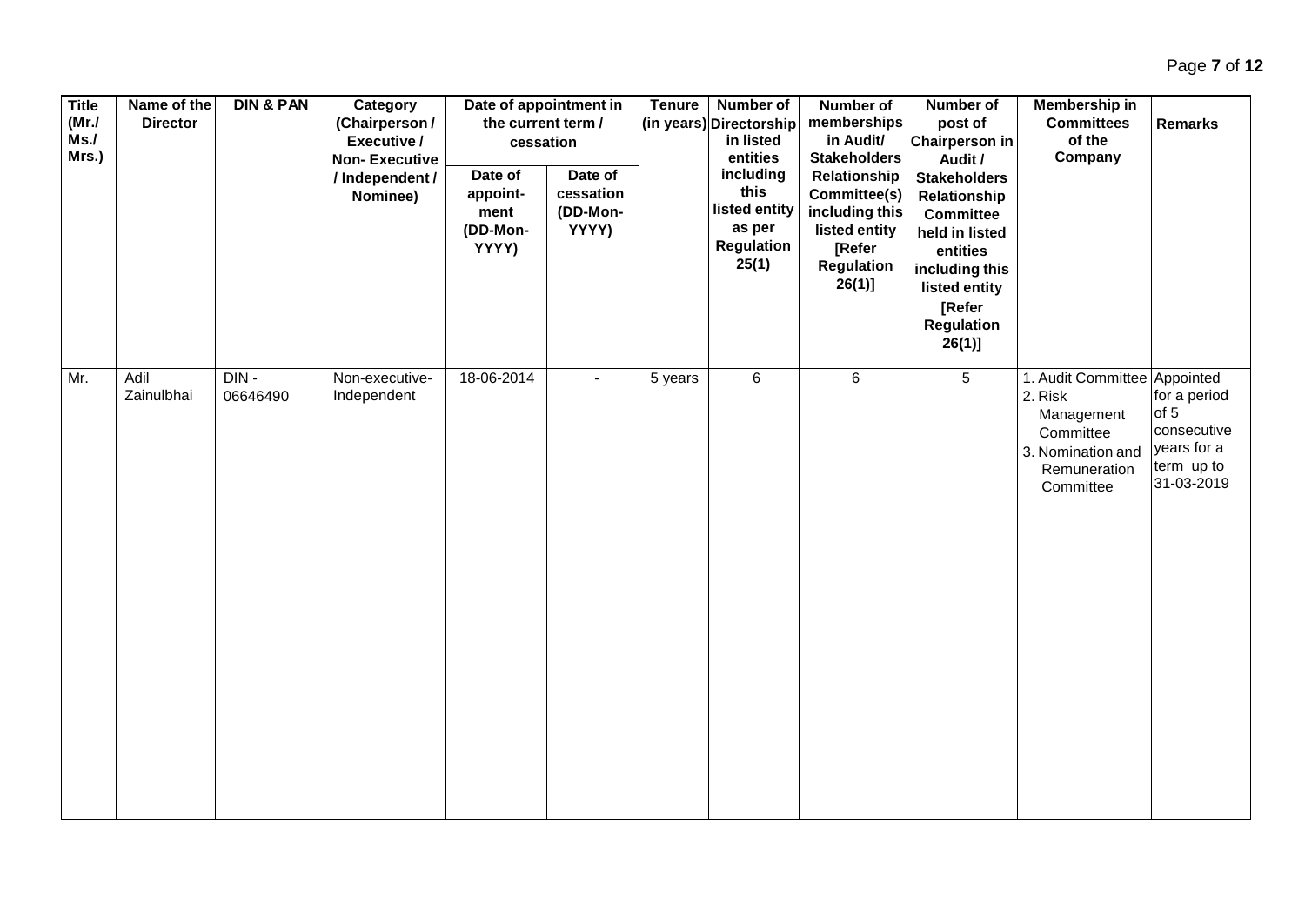| <b>Title</b><br>(MrJ)<br>Ms.<br>Mrs.) | Name of the<br><b>Director</b> | <b>DIN &amp; PAN</b> | Category<br>(Chairperson /<br>Executive /<br><b>Non-Executive</b><br>/ Independent /<br>Nominee) | Date of appointment in<br>the current term /<br>cessation<br>Date of<br>appoint-<br>ment<br>(DD-Mon-<br>YYYY) | Date of<br>cessation<br>(DD-Mon-<br>YYYY) | <b>Tenure</b>            | <b>Number of</b><br>(in years) Directorship<br>in listed<br>entities<br>including<br>this<br>listed entity<br>as per<br>Regulation<br>25(1) | Number of<br>memberships<br>in Audit/<br><b>Stakeholders</b><br>Relationship<br>Committee(s)<br>including this<br>listed entity<br>[Refer<br><b>Regulation</b><br>$26(1)$ ] | Number of<br>post of<br><b>Chairperson in</b><br>Audit /<br><b>Stakeholders</b><br>Relationship<br><b>Committee</b><br>held in listed<br>entities<br>including this<br>listed entity<br>[Refer<br><b>Regulation</b><br>$26(1)$ ] | Membership in<br><b>Committees</b><br>of the<br>Company                        | <b>Remarks</b>                                                                 |
|---------------------------------------|--------------------------------|----------------------|--------------------------------------------------------------------------------------------------|---------------------------------------------------------------------------------------------------------------|-------------------------------------------|--------------------------|---------------------------------------------------------------------------------------------------------------------------------------------|-----------------------------------------------------------------------------------------------------------------------------------------------------------------------------|----------------------------------------------------------------------------------------------------------------------------------------------------------------------------------------------------------------------------------|--------------------------------------------------------------------------------|--------------------------------------------------------------------------------|
| Mrs.                                  | Nita M.<br>Ambani              | DIN-<br>03115198     | Non-executive<br>Non-<br>independent                                                             | 18-06-2014                                                                                                    |                                           | $\overline{\phantom{a}}$ |                                                                                                                                             | $\pmb{0}$                                                                                                                                                                   | $\mathbf 0$                                                                                                                                                                                                                      |                                                                                |                                                                                |
| Mr.                                   | Raminder<br>Singh Gujral       | DIN-<br>07175393     | Non-executive-<br>Independent                                                                    | 12-06-2015                                                                                                    |                                           | 5 years                  | $\overline{2}$                                                                                                                              | $\mathbf{3}$                                                                                                                                                                | $\mathbf 0$                                                                                                                                                                                                                      | 1. Audit Committee Appointed<br>2. Nomination and<br>Remuneration<br>Committee | for a period<br>of 5<br>consecutive<br>years for a<br>term up to<br>11-06-2020 |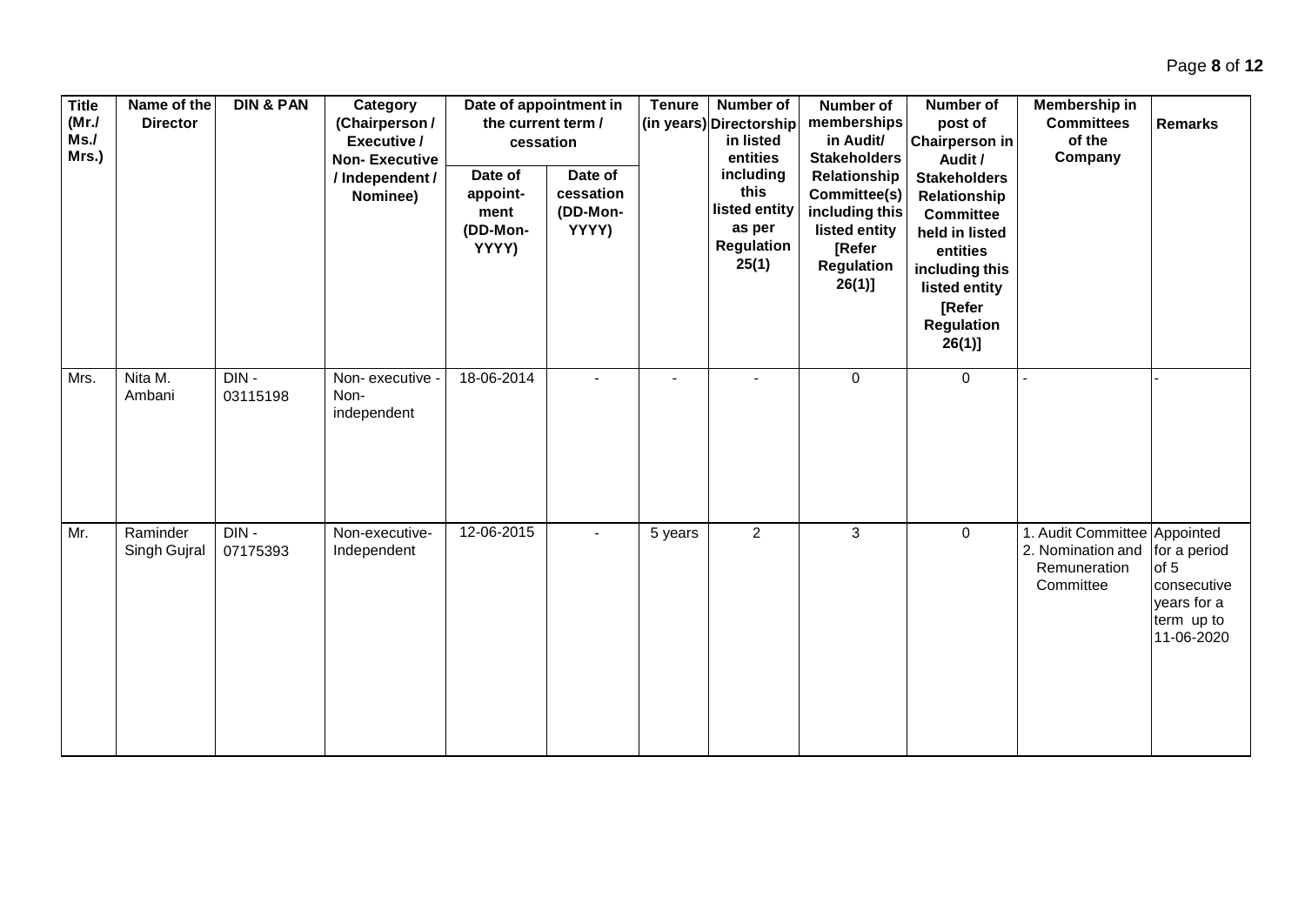| <b>Title</b><br>(MrJ)<br>Ms.<br>Mrs.) | Name of the<br><b>Director</b> | <b>DIN &amp; PAN</b> | Category<br>(Chairperson /<br>Executive /<br><b>Non-Executive</b><br>/ Independent /<br>Nominee) | the current term /<br>cessation<br>Date of<br>appoint-<br>ment<br>(DD-Mon-<br>YYYY) | Date of appointment in<br>Date of<br>cessation<br>(DD-Mon-<br>YYYY) | <b>Tenure</b> | Number of<br>(in years) Directorship<br>in listed<br>entities<br>including<br>this<br>listed entity<br>as per<br>Regulation<br>25(1) | Number of<br>memberships<br>in Audit/<br><b>Stakeholders</b><br>Relationship<br>Committee(s)<br>including this<br>listed entity<br>[Refer<br><b>Regulation</b><br>$26(1)$ ] | <b>Number of</b><br>post of<br><b>Chairperson in</b><br>Audit /<br><b>Stakeholders</b><br>Relationship<br><b>Committee</b><br>held in listed<br>entities<br>including this<br>listed entity<br>[Refer<br><b>Regulation</b><br>$26(1)$ ] | Membership in<br><b>Committees</b><br>of the<br>Company | <b>Remarks</b>                                                                                      |
|---------------------------------------|--------------------------------|----------------------|--------------------------------------------------------------------------------------------------|-------------------------------------------------------------------------------------|---------------------------------------------------------------------|---------------|--------------------------------------------------------------------------------------------------------------------------------------|-----------------------------------------------------------------------------------------------------------------------------------------------------------------------------|-----------------------------------------------------------------------------------------------------------------------------------------------------------------------------------------------------------------------------------------|---------------------------------------------------------|-----------------------------------------------------------------------------------------------------|
| Mr.                                   | Shumeet<br>Banerji             | $DIN -$<br>02787784  | Non-executive-<br>Independent                                                                    | 21-07-2017                                                                          |                                                                     | 5 years       | $\overline{2}$                                                                                                                       | 0                                                                                                                                                                           | 0                                                                                                                                                                                                                                       | 1. Nomination and<br>Remuneration<br>Committee          | Appointed<br>for a period<br>of 5 (five)<br>consecutive<br>years for a<br>term up to<br>20-07-2022. |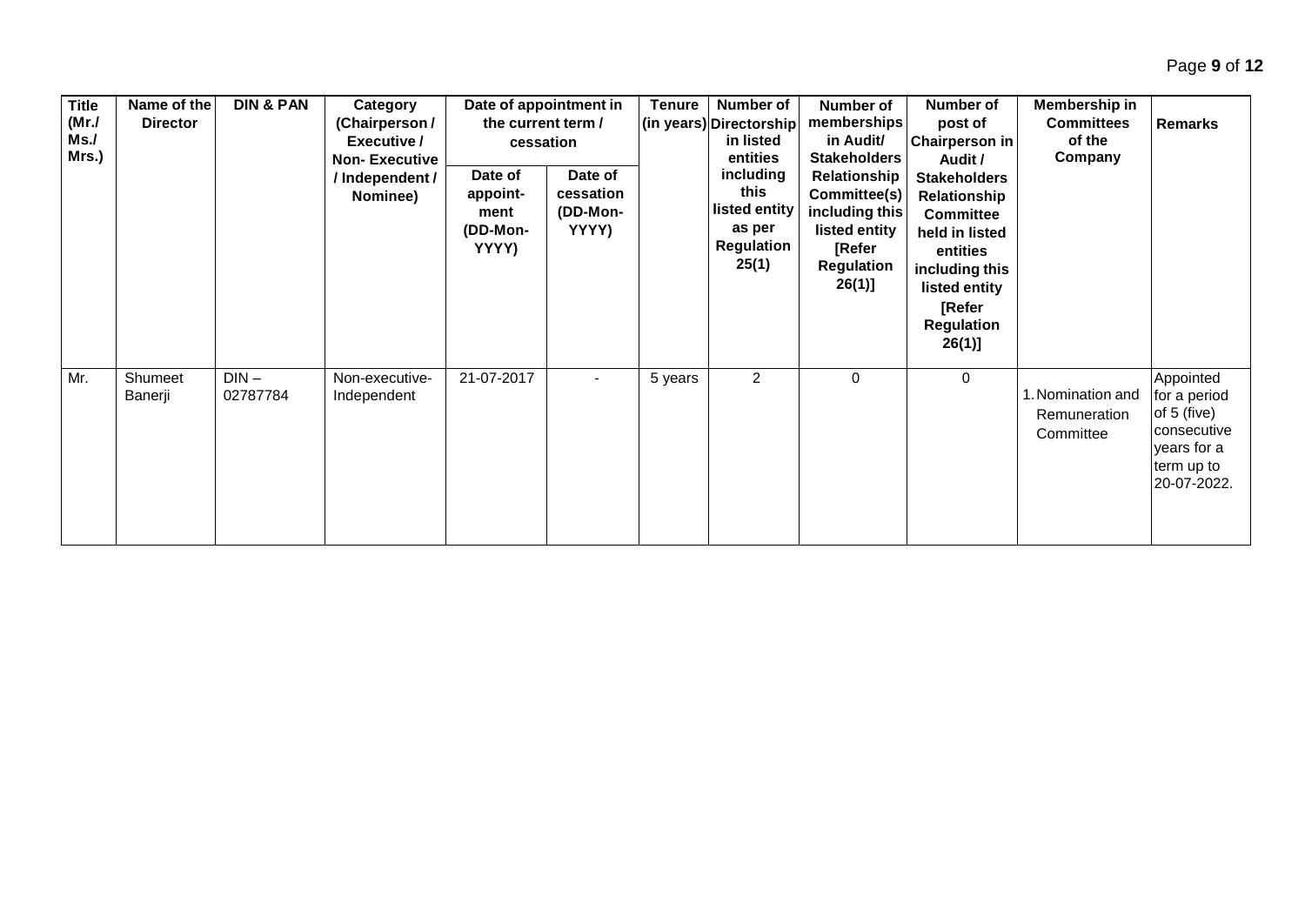# **II. Composition of Committees**

| <b>Name of Committee</b>                   | <b>Name of Committee</b><br>members                                                                                              | Category<br>(Chairperson / Executive / Non-Executive /<br>Independent / Nominee)                                                                                                             | Company<br><b>Remarks</b> |
|--------------------------------------------|----------------------------------------------------------------------------------------------------------------------------------|----------------------------------------------------------------------------------------------------------------------------------------------------------------------------------------------|---------------------------|
| 1. Audit Committee                         | Mr. Yogendra P. Trivedi<br>Dr. Raghunath A. Mashelkar<br>Mr. Adil Zainulbhai<br>Mr. Raminder Singh Gujral                        | Non-executive Independent - Chairman<br>Non-executive Independent - Member<br>Non-executive Independent - Member<br>Non-executive Independent - Member                                       |                           |
| 2. Nomination & Remuneration<br>Committee  | Mr. Adil Zainulbhai<br>Mr. Yogendra P. Trivedi<br>Dr. Raghunath A. Mashelkar<br>Mr. Raminder Singh Gujral<br>Dr. Shumeet Banerji | Non-executive Independent - Chairman<br>Non-executive Independent - Member<br>Non-executive Independent - Member<br>Non-executive Independent - Member<br>Non-executive Independent - Member |                           |
| 3. Risk Management Committee               | Mr. Adil Zainulbhai<br>Mr. Hital R. Meswani<br>Mr. P.M.S. Prasad<br>Mr. Alok Agarwal<br>Mr. Srikanth Venkatachari                | Non-executive Independent - Chairman<br>Executive - Member<br>Executive - Member<br>Not a director - Member<br>Not a director - Member                                                       |                           |
| 4. Stakeholders' Relationship<br>Committee | Mr. Yogendra P. Trivedi<br>Mr. Nikhil R. Meswani<br>Mr. Hital R. Meswani<br>Prof. Ashok Misra                                    | Non-executive Independent - Chairman<br>Executive - Member<br>Executive - Member<br>Non-executive Independent - Member                                                                       |                           |

### **III. Meeting of Board of Directors**

| Date(s) of Meeting (if any) in the<br>previous quarter | Date(s) of Meeting (if any) in<br>the relevant quarter | Maximum gap between<br>any two consecutive<br>meetings<br>(in number of days) | <b>Company Remarks</b> |
|--------------------------------------------------------|--------------------------------------------------------|-------------------------------------------------------------------------------|------------------------|
| April 27, 2018<br>June 22, 2018                        | July 27, 2018                                          | 55 days                                                                       |                        |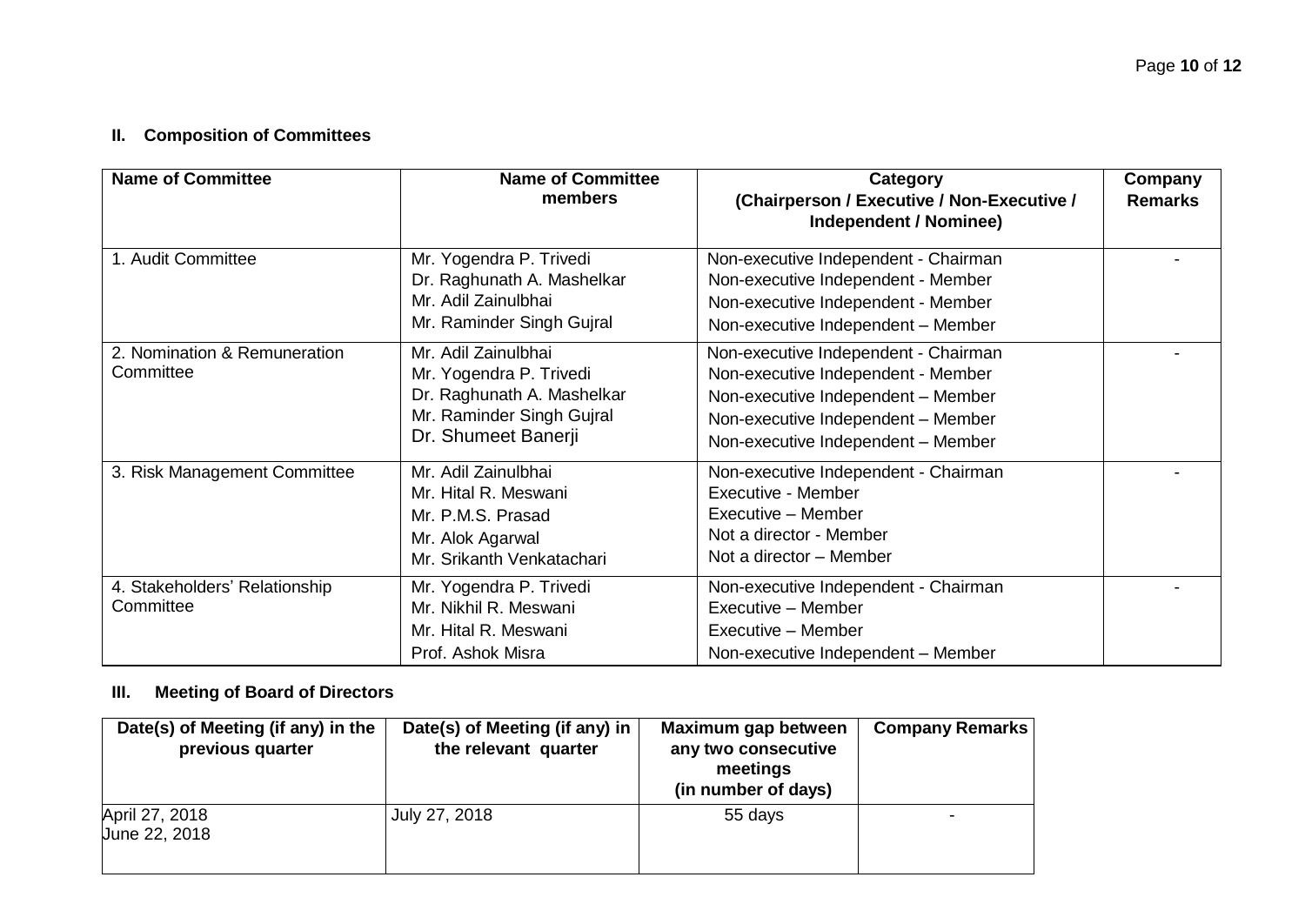### **IV. Meeting of Committees**

| Name of the<br><b>Committee</b>                     | Date(s) of<br>meeting of the<br>committee in the<br>previous quarter | Date(s) of<br>meeting of the<br>committee in the<br>relevant quarter | <b>Whether</b><br>requirement of<br>Quorum met<br>(details) | Maximum gap between any<br>two consecutive meetings<br>(in number of days) | Company<br><b>Remarks</b> |
|-----------------------------------------------------|----------------------------------------------------------------------|----------------------------------------------------------------------|-------------------------------------------------------------|----------------------------------------------------------------------------|---------------------------|
| <b>Audit Committee</b>                              | April 12, 2018<br>April 25, 2018<br>April 27, 2018<br>June 22, 2018  | July 25, 2018<br>July 27, 2018                                       | Required quorum of 3<br>members was met                     | 55 days                                                                    |                           |
| Nomination<br>&<br><b>Remuneration</b><br>Committee | April 25, 2018                                                       | July 26, 2018                                                        | Required quorum of 2<br>members was met                     | 91 days                                                                    |                           |
| <b>Risk Management</b><br>Committee                 |                                                                      | July 26, 2018                                                        | Required quorum of 3<br>members was met                     |                                                                            |                           |
| Stakeholders'<br>Relationship<br>Committee          | May 21, 2018                                                         | July 27, 2018                                                        | Required quorum of 2<br>members was met                     | 66 days                                                                    |                           |

# **V. Related Party Transactions**

| <b>Subject</b>                                                                                         | <b>Compliance status</b><br>(Yes / No / NA) | Company<br><b>Remarks</b> |
|--------------------------------------------------------------------------------------------------------|---------------------------------------------|---------------------------|
| Whether prior approval of audit committee obtained                                                     | Yes                                         |                           |
| Whether shareholder approval obtained for material RPT                                                 | <b>NA</b>                                   |                           |
| Whether details of RPT entered into pursuant to omnibus approval have been reviewed by Audit Committee | Yes                                         |                           |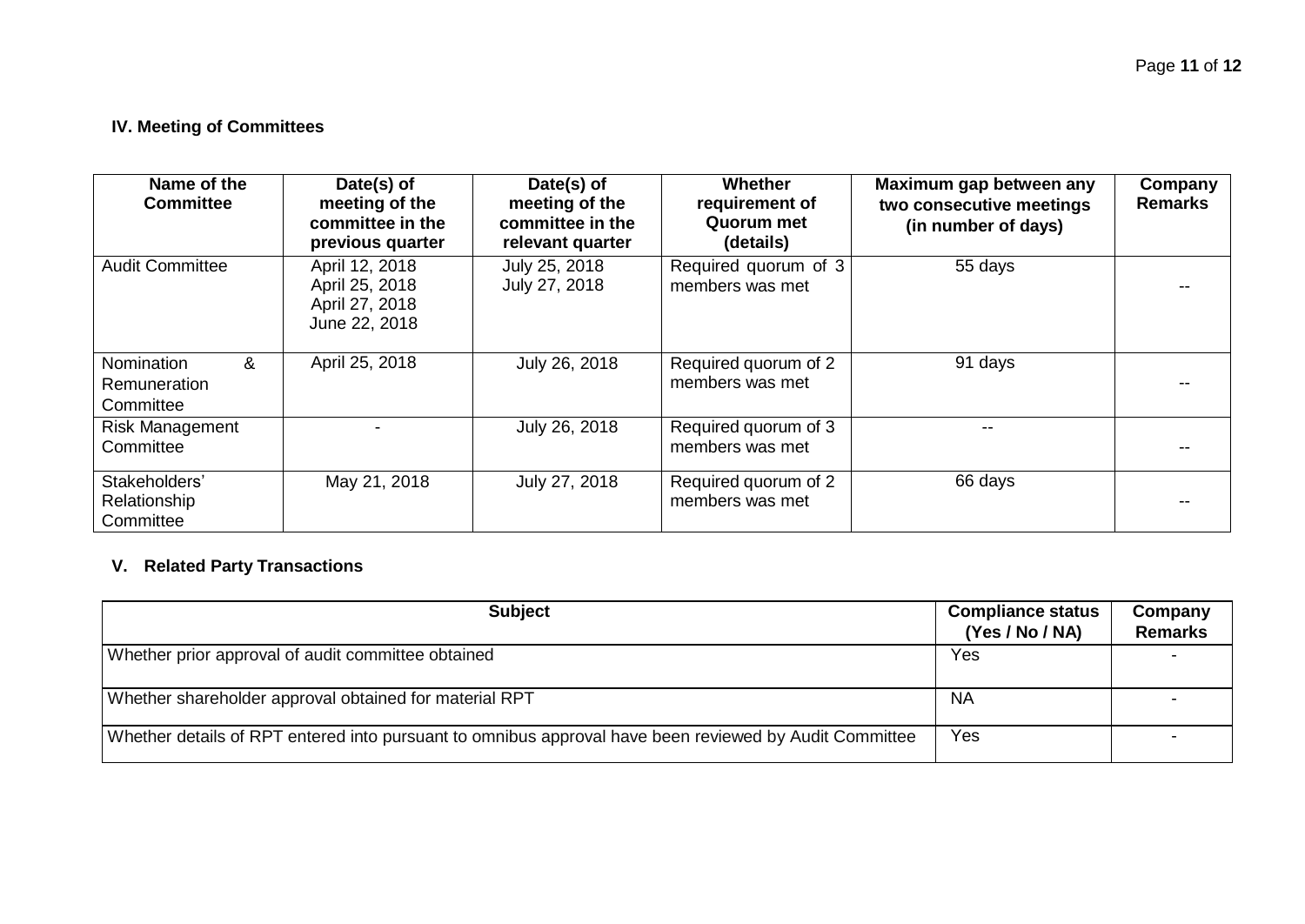| <b>Affirmations</b>                                                                                                                                                                                                                                                                                                       | Yes / No   |
|---------------------------------------------------------------------------------------------------------------------------------------------------------------------------------------------------------------------------------------------------------------------------------------------------------------------------|------------|
| 1. The composition of Board of Directors is in terms of SEBI (Listing Obligations and Disclosure Requirements) Regulations, 2015.                                                                                                                                                                                         | Yes        |
| 2. The composition of the following Committees is in terms of SEBI (Listing Obligations and Disclosure Requirements) Regulations,<br>2015<br>Audit Committee<br>a.<br><b>Nomination &amp; Remuneration Committee</b><br>b.<br><b>Stakeholders' Relationship Committee</b><br>c.<br><b>Risk Management Committee</b><br>d. | <b>Yes</b> |
| 3. The above committee members have been made aware of their powers, role and responsibilities as specified in SEBI (Listing<br>Obligations and Disclosure Requirements) Regulations, 2015.                                                                                                                               | Yes        |
| 4. The meetings of the Board of Directors and the above Committees have been conducted in the manner as specified in<br>SEBI (Listing Obligations and Disclosure Requirements) Regulations, 2015.                                                                                                                         | Yes        |

The report submitted for the previous quarter ended June 30, 2018 has been placed before Board of Directors. No comments / observations / advice were received from the Board of Directors.

This report will be placed before Board of Directors at its next meeting. Any comments / observations / advice of Board of Directors will be mentioned in the report of next quarter.

**Name:** K. Sethuraman **Designation:** Company Secretary & Compliance Officer Date: October 10, 2018

Note: NA denotes Not Applicable